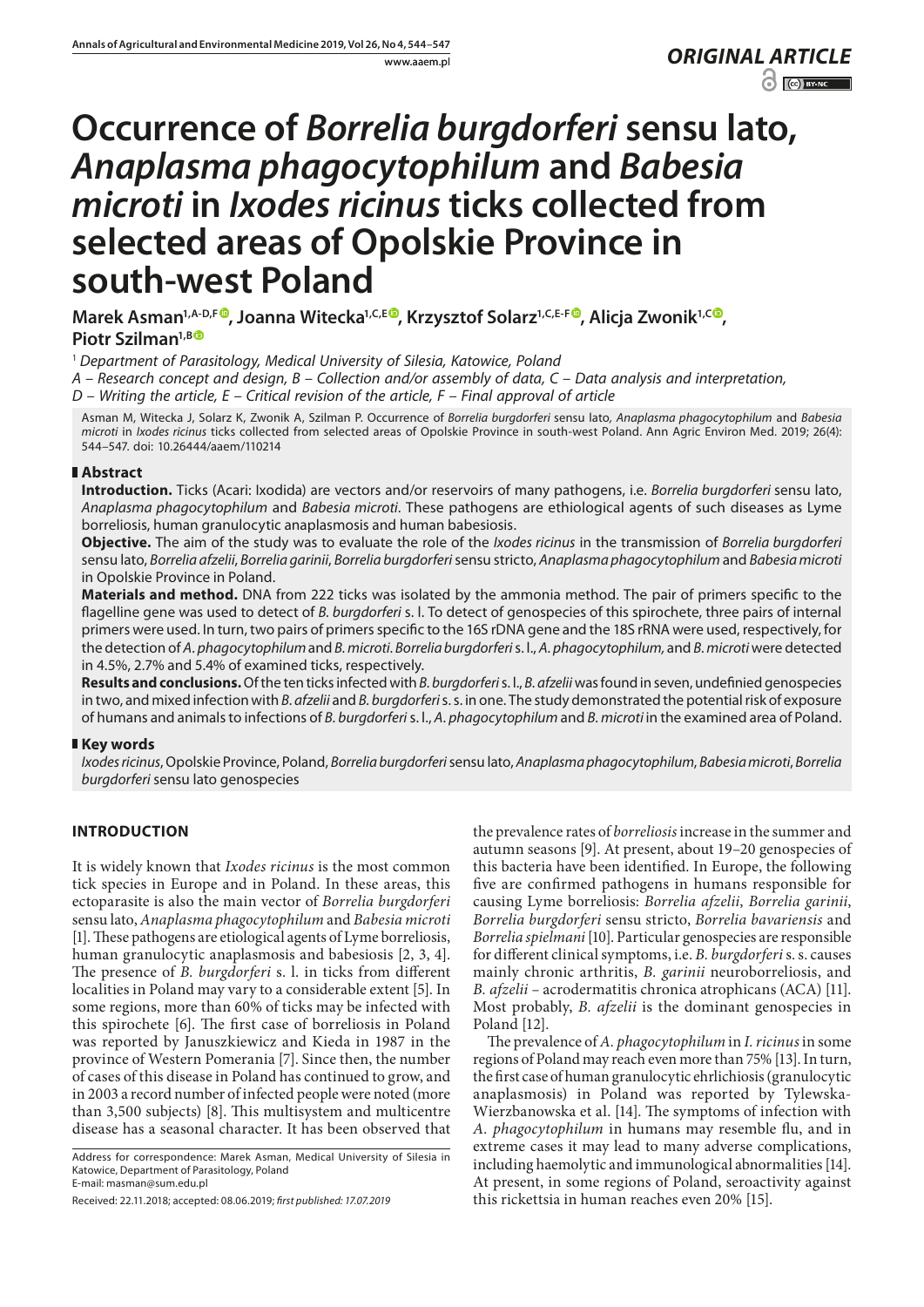The presence of *B. microti* in ticks also varied between different localities of Poland and in some regions may reach more than 40% [16]. The first case of human *babesiosis* in Poland was reported in a sailor who returned from Brasil [17]. The first symptoms of this infection are flulike and, in extreme cases, may affect the kidneys, lungs, myocardium, spleen and liver, causing symptoms such as hepatosplenomegaly [4]. To-date in Europe, only 29 cases of human *babesiosis* have been noted, but it is probable that the scale of the problem may be significantly larger. The reason may be rare diagnosis of this disease caused mainly by the non-specific symptoms in humans [18].

Ticks and tick-borne pathogens are a significant threat to human health. Despite numerous studies conducted in Poland on the occurrence of tick borne pathogens in *I. ricinus* ticks, there are still areas where this knowledge is not widely known, and the Opolskie Province located in south-western Poland is one such place. There are many recreational areas in this province and about 36 nature reserves, among others.

## **OBJECTIVE**

The aim of the presented study was to assess the occurrence of *B. burgdorferi* s. l., and its three genospecies (*B. afzelii*, *B. burgdorferi* s. s. and *B. garinii*), *A. phagocytophilum* and *B. microti* in *I. ricinus* ticks, and at the same time, to assess the risk of exposure of humans and animals to infection by these pathogens in selected areas of the Opolskie Province in south-west Poland.

#### **MATERIALS AND METHOD**

Ticks were collected by flagging in selected areas of the Opolskie Province: Bryksy (50°17'22"N, 17°58'31"E), Jarnołtówek (50°17'05''N, 17°25'29''E), Grodzisko (50°18'14''N, 17o 55'45''E) in April and May in 2016 – 2017, and in May 2018 (Fig. 1). The DNA from single individuals was isolated by the ammonia method [19]. The isolated DNA was measured spectrophotometrically with a 260/280 nanometer wave



**Figure 1.** The sites sampled for ticks on the territory of Opolskie Province (Poland). A – sampling site in Bryksy (50°17'22"N, 17°58'31"E); B – sampling site in Grodzisko (50o 18'14''N, 17o 55'45''E)

length. The PCR and nested PCR methods were used to detect pathogens in the ticks. A pair of primers Fla1/Fla2 specific to the flagelline gene was used to detect *B. burgdorferi* s. l. [20]. In turn, to detect genospecies of this spirochete, three specific pairs of primers were used: BA1/BA2 for *B. afzelii*, BG1/ BG3 for *B. garinii,* and BB1/BB2 for *B. burgdorferi* s. s. [20]. Whereas to detect *A. phagocytophilum,* two pairs of primers, ge3a/ge10r and ge9f/ge2r, specific to the 16S rDNA gene were used [21]. *B. microti* was detected with the use of two pairs of primers, Bab1/Bab4 and Bab2/Bab3, specific to the 18S rRNA coding gene for the small ribosome subunit [22]. The PCR and nested PCR products were separated electrophoretically in 2% ethidium bromide stained agarose gels, and visualized and photographed in an Omega 10 analyser (UltraLum, USA). Statistical analysis was performed using CSS-Statistica for Windows 10. Statistical significance was declared at the *p* value of less than 0.05. Results were analysed using an  $\chi^2$  test.

#### **RESULTS**

A total of 222 *I. ricinus* ticks were collected and analyzed for the presence of *B. burgdorferi* s. l., *B. afzelii*, *B. garinii*, *B. burgdorferi* s. s., *A. phagocytophilum,* and *B. microti*. The percentage of infected ticks was the highest in Grodzisko (22.8%), distinctly lower in Jarnołtówek (12.5%), and was the lowest in Bryksy (3.8%). It should be noted that the differences in percentages of infected ticks between Bryksy, Grodzisko and Jarnołtówek were statistically significant (Yates corrected  $\chi^2$  = 13.87 and 4.11, p = 0.0002 and 0.043, respectively), whereas the difference between Grodzisko and Jarnołtówek was insignificant (Yates corrected  $\chi^2$  = 2.74, p=0.098). Generally, the molecular studies showed that the collected ticks were most frequently infected with *B. microti,*  with the exception of Bryksy (Tab. 1). The remaining detected pathogens were present in a smaller percentage of the collected ticks(Tab. 1), but these differences were statistically insignificant (Yates corrected  $\chi^2$ , p > 0.7). The spirochetes *B. burgdorferi* s. l., and the rickettsiae *A. phagocytophilum* occurred mainly in ticks collected in Grodzisko (Tab. 1; Fig. 2). These pathogens were present in 7.6%, and 5.4% of ticks collected from this locality, respectively (Tab. 1). In the other two studied areas, these pathogens were present in smaller numbers of collected ticks (Tab. 1). In turn, the highest percentage of ticks infected with *B. microti* was reported in ticks collected in Jarnołtówek (12.5%). But this percentage was only slightly higher than that reported in Grodzisko (9.8%) (Tab. 1); the difference was statistically insignificant (Yates corrected  $\chi^2$  = 0.20, p = 0.67). It should be stressed that *B. burgdorferi* s. l. and *A. phagocytophilum* were absent in ticks collected in Jarnołtówek, whereas *B. microti*

**Table 1.** Number and percentage of *Ixodes ricinus* ticks infected with *Borrelia burgdorferi* sensu lato, *Anaplasma phagocytophilum* and *Babesia microti* in the studied areas of Opolskie Province

| Studied area  | Number<br>of studied<br>ticks | <b>Borrelia</b><br>burgdorferi<br>sensu lato | Anaplasma<br>phagocytophilum | Babesia microti |
|---------------|-------------------------------|----------------------------------------------|------------------------------|-----------------|
| <b>Bryksy</b> | 106                           | $3(2.8\%)$                                   | $1(0.9\%)$                   | $0(0.0\%)$      |
| Jarnołtówek   | 24                            | $0(0.0\%)$                                   | $0(0.0\%)$                   | 3(12.5%)        |
| Grodzisko     | 92                            | $7(7.6\%)$                                   | $5(5.4\%)$                   | $9(9.8\%)$      |
| Total         | 222                           | 10 (4.5%)                                    | 6(2.7%)                      | 12 (5.4%)       |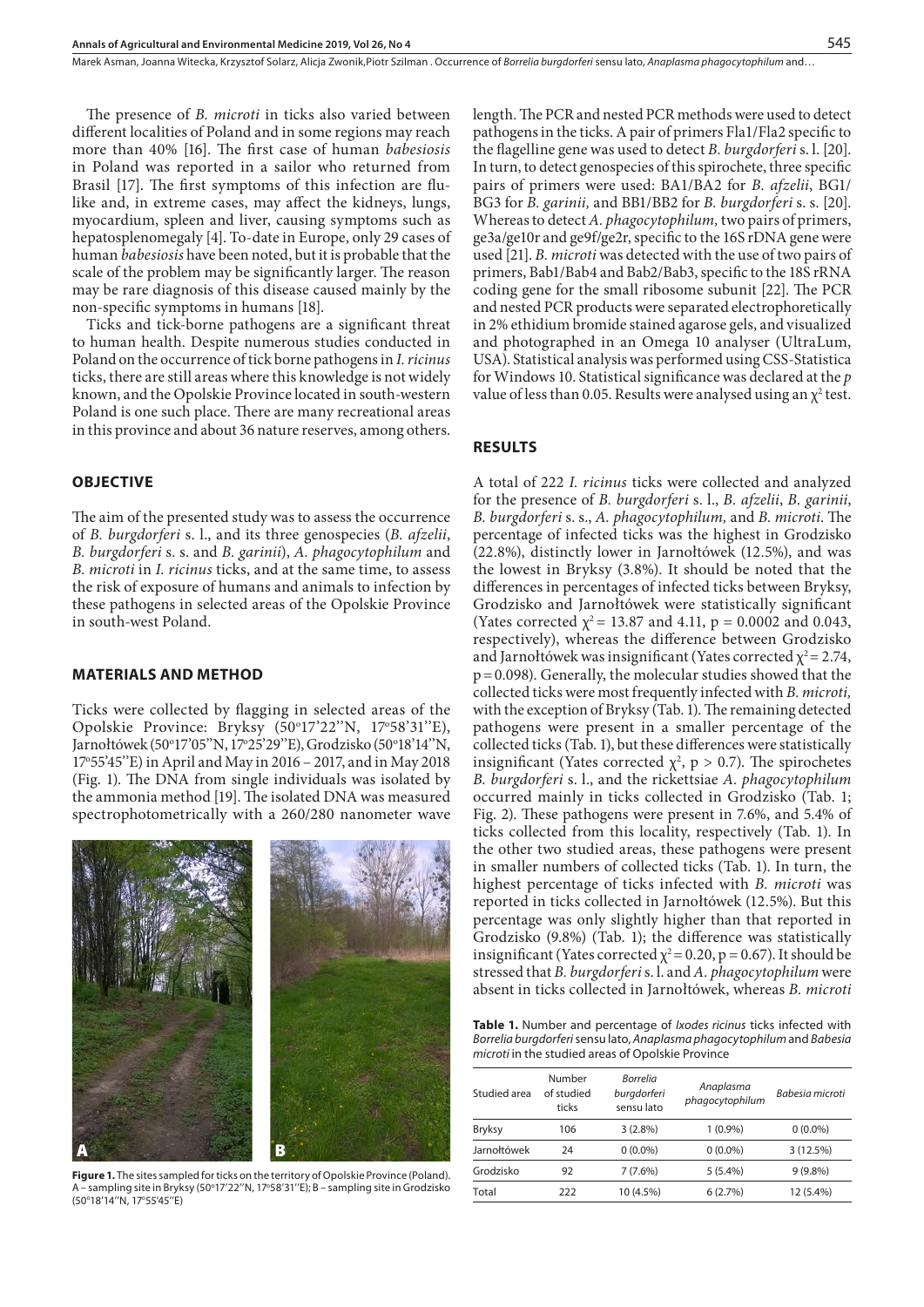Marek Asman, Joanna Witecka, Krzysztof Solarz, Alicja Zwonik,Piotr Szilman . Occurrence of *Borrelia burgdorferi* sensu lato, *Anaplasma phagocytophilum* and…

**Table 2.** Number and percentage of particular developmental stages of *Ixodes ricinus* infected with *Borrelia burgdorferi* sensu lato, *Anaplasma phagocytophilum* and *Babesia microti* in the studied areas of Opolskie Province

| Number of<br>studied ticks | <b>Borrelia</b><br>burgdorferi<br>sensu lato | Anaplasma<br>phagocytophilum | <b>Babesia</b><br>microti |
|----------------------------|----------------------------------------------|------------------------------|---------------------------|
| 33                         | $1(3.0\%)$                                   | $0(0.0\%)$                   | 4 (12.1%)                 |
| 45                         | $3(6.7\%)$                                   | $2(4.4\%)$                   | $5(11.1\%)$               |
| 144                        | $6(4.2\%)$                                   | $4(2.8\%)$                   | $3(2.1\%)$                |
| 222                        | 10 (4.5%)                                    | 6(2.7%)                      | 12 (5.4%)                 |
|                            |                                              |                              |                           |

was not detected in ticks from Bryksy (Tab. 1). The piroplasms *B. microti* were found mainly in the adult stages of both *I. ricinus* while *B burgdorferi* s. l., and *A. phagocytophilum* were present mainly in males of this species (Tab. 2). Females were statistically more frequently infected with *B. microti* than with *B. burgdorferi* s. l. (Yates corrected  $\chi^2$  = 4.61, p = 0.0317). Males were also more frequently infected with *B. microti* (11.1%) than with *B. burgdorferi* and *A. phagocytophilum* (6.7% and 4.4%, respectively); these differences, however, were statistically insignificant (Yates corrected  $\chi^2$ , p  $\geq 0.1$ ).

A further nested PCR analysis showed nine monoinfections and one co-infection of a particular genospecies of *B. burgdorferi* s. l. In the case of mono-infections, *B. afzelii*  was the dominant genospecies in Grodzisko, whereas the co-existence of *B. afzelii* and *B. burgdorferi* s. s. was found only in Bryksy (Tab. 3).

**Table 3.** Occurrence of particular genospecies of *Borrelia burgdorferi* sensu lato in *Ixodes ricinus* ticks collected in the studied areas of Opolskie Province

| Studied area  | Number<br>of Borrelia<br>burgdorferi sensu<br>lato positive ticks | <b>Borrelia</b><br>afzelii | Unidentified<br>genospecies | <b>Borrelia</b><br>afzelii+Borrelia<br>burgdorferi<br>sensu stricto |
|---------------|-------------------------------------------------------------------|----------------------------|-----------------------------|---------------------------------------------------------------------|
| <b>Bryksy</b> |                                                                   |                            | 2                           |                                                                     |
| Jarnołtówek   |                                                                   |                            | 0                           |                                                                     |
| Grodzisko     |                                                                   |                            | O                           | O                                                                   |
| Total         | 10                                                                |                            |                             |                                                                     |
|               |                                                                   |                            |                             |                                                                     |

# **DISCUSSION**

The studies conducted in Poland on the occurrence of *B. burgdorferi* s. l. in *I. ricinus* showed that the percentage of ticks infected with this pathogen varies in different regions of the country [5]. In southern Poland, the number of *I. ricinus* infected ticks ranges from 0% – 79.3% [23]. In the areas investigated in the current study, a significantly lower percentage of ticks infected with *B. burgdorferi* s. l. was shown. This may be caused by the geographical differences in local environmental conditions between the sampling areas, including the level of urbanization, percentage of forest areas, or the number and variety of hosts. The studies conducted in 1996–2007 in south-eastern Poland showed that the biotope may serve as an indicator of the level of infection of ticks with various pathogens, *B. burgdorferi* s.l., among others. Especially, the biotopes with conditions suitable for small rodents and medium mammals which are reservoirs for these pathogens, may have an influence on the

number of ticks infected with *B. burgdorferi* s.l. [24]. The low number of ticks infected with this spirochete in the studied areas of Bryksy and Grodzisko may be caused by the type of biotope. These areas were surrounded by fields, and as shown in the study by Hubelaek et al. [25] and Bartosik et al. [24], the highest risk of infection with the *B. burgdorferi* s. l., exists in deciduous and mixed forests, whereas the lack of this pathogen in ticks from Jarnołtówek where mixed forest areas dominated, may be caused mainly by the low number of studied ticks. To-date, a total of nine *B. burgdorferi* s. l. genospecies have been detected in *I. ricinus* ticks in Poland [26]. In general, the dominant genospecies both in Poland and in Europe is *B. afzelii* [12]. The results obtained in the current study may confirm this general fact.

In turn, studies conducted in eastern Poland by Cisak et al. [27] showed the dominance of *B. burgdorferi* s. s. *B. afzelii* was also stated in these areas, but less frequently. Whereas the lack of *B. garinii* in the studied areas may be corroborated, the study conducted by Asman et al. in the areas of Beskid Żywiecki may suggest that this genospecies is rarely stated in ticks in southern Poland [28]. These differences may indicate that the dominance of each genospecies of this spirochete may vary in different parts of Poland.

In Europe, *A. phagocytophilum* occured in 0.4–66.7% of examined ticks [29]. In Poland, the percentage of ticks infected with *A. phagocytophilum* differs, but in the southern part of the country this prevalence ranges from 2.6% in the south-western part, to even 76.7% in the south-eastern part [13, 30]. The prevalence of *A. phagocytophilum* in the areas investigated in the current study was not much higher than the prevalence in the south-western part of Poland. This may have been caused by similar environmental conditions in the studied areas. Moreover, in some regions of Poland, this rickettsia was reported mainly in adult *I. ricinus* ticks [15, 31, 32]. In turn, the studies conducted by Chmielewska-Badora et al. [33] in eastern Poland showed that females of *I. ricinus* were more frequently infected with this rickettsia than males and nymphs. The presented study may partially confirm this rule because this pathogen was reported more frequently in males than in nymphs, while the analyzed females were negative for this pathogen.

The prevalence to *B. microti* in ticks in Poland is also variable and ranges from 0.6% of ticks in northern Poland to 5.4% of ticks in eastern Poland, or even 50% in some areas of southern Poland [31, 34, 35]. The results presented in the presented study are almost twice as high as the results obtained by Kiewra et al. [30] in south-western Poland. These results may indicate that the prevalence of this protozoan in the southern part of Poland increases as one moves eastward. This trend may be caused by the difference in local environment, especially by the level of urbanization and the number of rodents. Nevertheless, the highest percentage of ticks infected with *B. microti* was stated in Jarnołtówek, located in the Opawskie Mountains, dominated mainly by mixed forest areas. This result may suggest that in this type of biotope, besides the high risk of tick-borne infections with *B. burgdorferi* s. l. and tick-borne encephalitis viruses, there exists also a high risk of infection with protozoans *B. microti.*